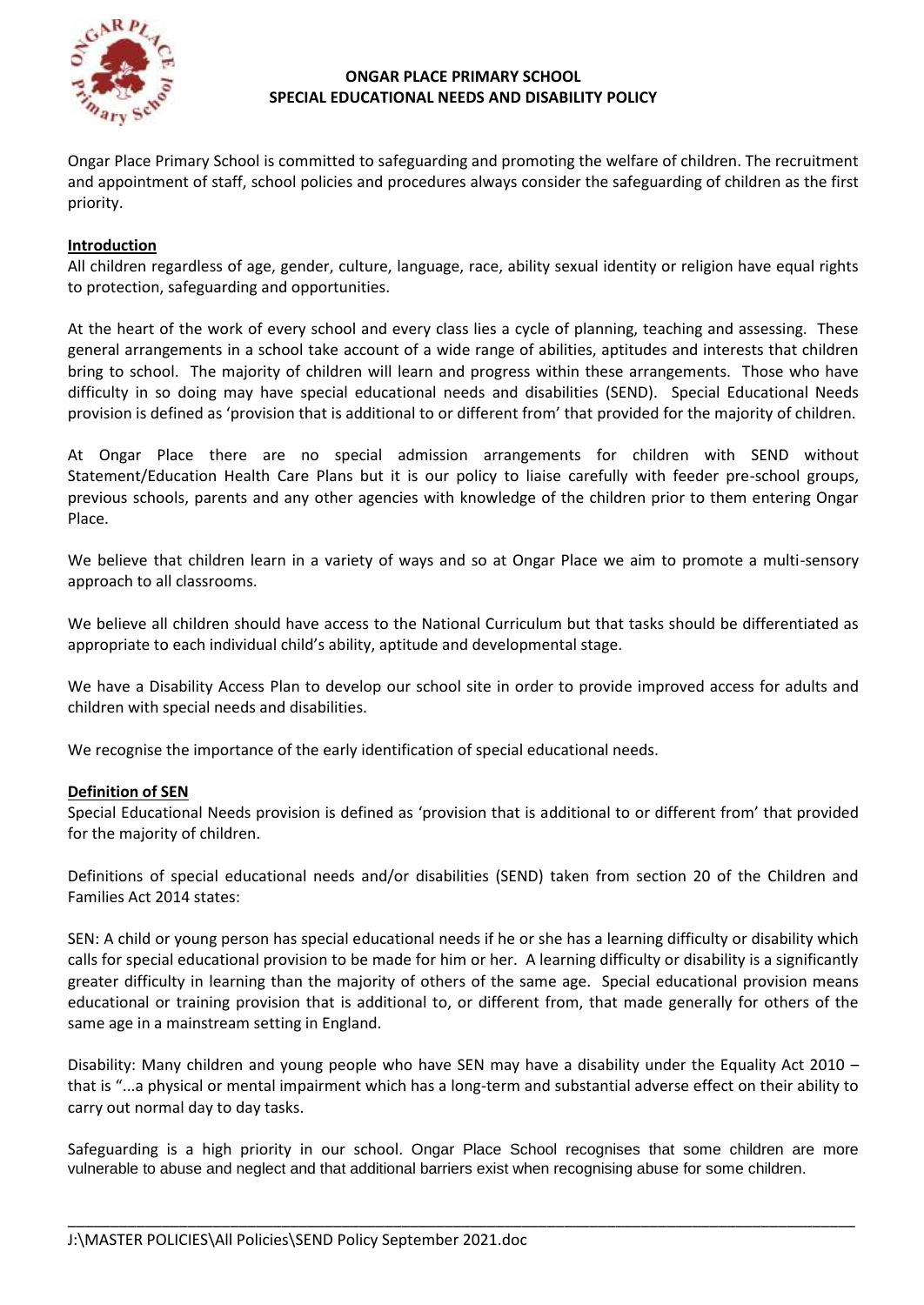# **The Special Needs Co-ordinator**

The needs of children with SEND are the shared responsibility of all staff, led by the Headteacher and the Special Educational Needs Co-ordinator, Mrs Lisa Overin

### **Role of Special Needs Co-ordinator includes:**

Assessment role

- Identification of children with special educational needs in collaboration with staff.
- Supervision of appropriate tests, monitoring of progress and maintenance of suitable records.

Supportive role

- Advise and support staff with ideas, techniques, and methods for helping all children to access the National Curriculum.
- Provide support in the preparation and implementation of Individual Pupil Programmes for particular learning difficulties.
- Inform staff about resources available in school.

### Liaison role

Liaise with other schools (e.g. feeder schools, specialist schools), educational support services (e.g. Educational Psychologist), appropriate professional agencies (e.g. speech therapists, social workers) and parents.

### Staff development role

- Participate in in-service training within the school and local area and to keep staff informed of up to date research, etc.
- Inform staff of training and development opportunities.

### **Meeting Special Educational Needs and Disabilities at Ongar Place**

**Procedure for identification and assessment:**

- Liaison with pre-school groups / nursery schools for noted concerns.
- Termly Pupil Progress Meetings
- Termly analysis of tracking with Assessment leader
- Termly review of progress through Pupil Progress Meetings
- The study of EYFS assessments for early warning signs
- Children on the SEND register will have targets set which will be reviewed at least once a term.
- In school support assessment by Special Needs Co-ordinator. Plan with Class Teacher and discuss with parents (SEND Support)
- Support and advice from outside agencies where necessary (SEND Support)
- Application for statutory assessment of SEND where it is considered additional provision is needed to support an individual child's progress (Education, Health and Care Plan - EHCP)

### **Monitoring progress**

- Special Needs Co-ordinator meets regularly with Class teachers and SEND Governor.
- Termly monitoring of Intervention Plans.
- Termly Pupil Progress meetings with Assessment leader.
- Monitoring test results, analysed and discussed with Class Teachers and Headteacher.
- Liaison with Special Needs Assistants and ELSA through both formal and informal meetings.
- Liaison with outside agencies and Multi Professional Team (MPT) giving support to individual children/staff/parents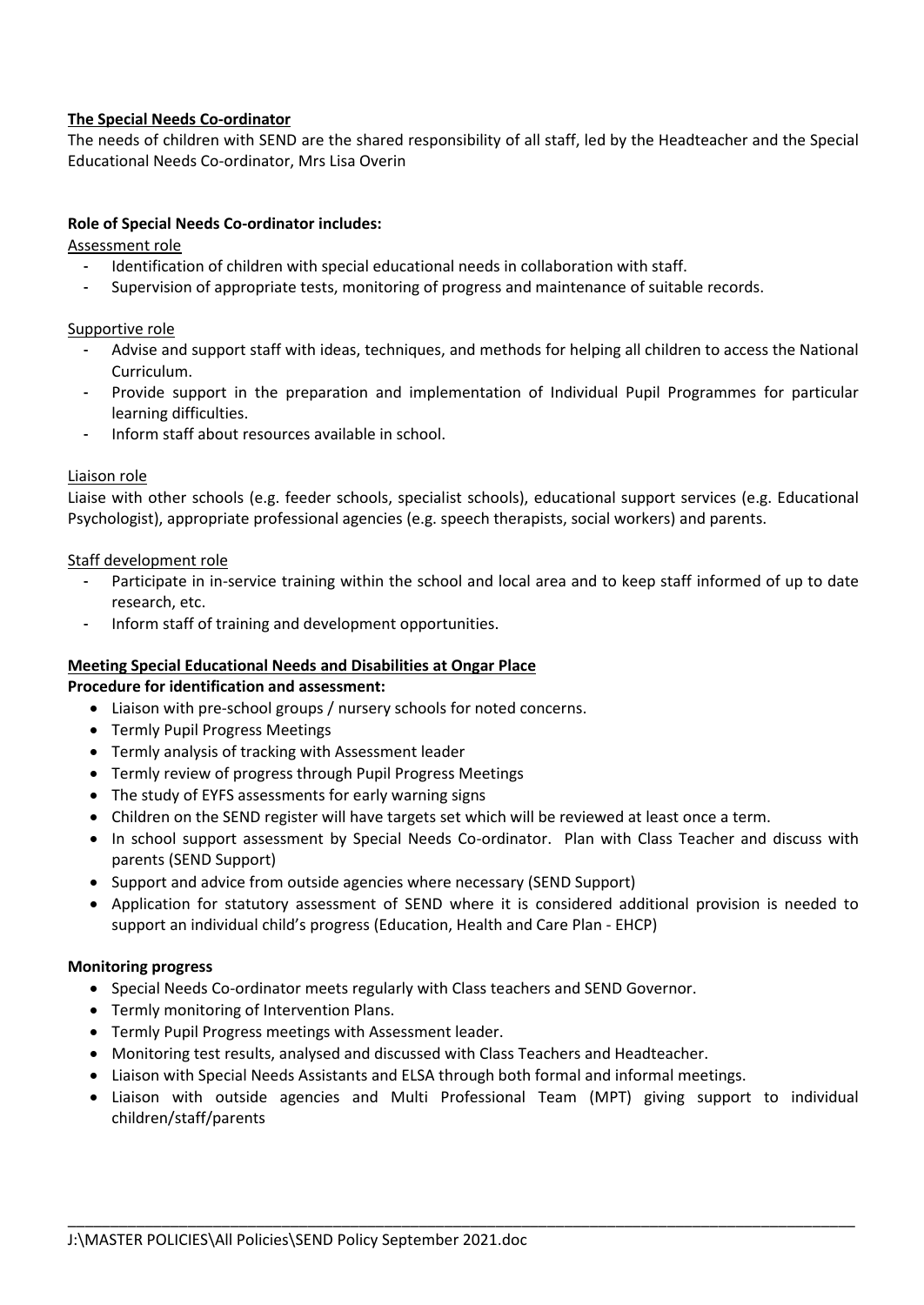## **Review procedure for children giving cause for concern**

- Through discussion with Class Teacher, assessing success of differentiated work and individual pupil programmes.
- Pupil invited to contribute to review procedures and give own views. This could be through a video they have created.
- Discussion with parents
- Identification of next step of action required (resources, support, individual programme).

## **Review procedure for children with an Education, Health and Care Plan (EHCP)**

- Formal meeting with all those involved (Classteacher, Headteacher, Special Needs Co-ordinator, Educational Psychologist, Support Teacher, Special Needs Assistant, parents, outside agencies) within 2 months of Education, Health and Care Plan being issued.
- Annual Review of the Statement to produce targets for next year (six monthly for children under 5 years old)
- Pupil invited to attend Annual reviews and give own views. This may be through a video they have created.
- Interim Annual Reviews if appropriate
- Termly review of progress through tracking analysis
- Termly review of progress through Pupil Progress Meeting

### **Allocation of resources**

- Special Needs Co-ordinator is responsible for planning the allocation of resources throughout school.
- Priorities are identified through the School Development Plan and adjusted to meet the development and needs of the individual children.
- Pupil Progress meetings provide opportunities to identify groups and individuals in need of additional support and adjustments to provision are made accordingly

### **Inclusion arrangements**

- Wherever possible all children are fully included in their classroom and receive support there.
- Where appropriate, children are given enrichment tasks, withdrawn for small group support or individual tuition, or learning breaks.
- The Senior Midday Supervisor is kept closely informed of any child who needs special support during the lunch period. A designated midday supervisor may be assigned to such a child where necessary.

### **SEN Staff development**

- To encourage all staff to attend relevant courses
- Special Needs Co-ordinator to take a pro-active role seeking out training and targeting courses which will be particularly appropriate to individual staff
- In-Service training takes place within the school, organised as part of a rolling programme as identified in the School Development Plan.
- Full use is made of the expertise of advisory teachers and relevant bodies.

### **Partnership with parents**

- A high level of parental involvement is encouraged
- Parents are kept closely informed of their child's progress, initially through informal discussions with Class Teacher / Special Needs Co-ordinator
- Anxieties raised by parents are dealt with, firstly, by Class Teacher and passed to Special Needs Coordinator where necessary
- Parents are involved in the planning for, and evaluation of, their child's progress.
- Intervention Plans are regularly shared and reviewed with parents and parents are encouraged to support their child's progress through suggested activities related to individual targets.